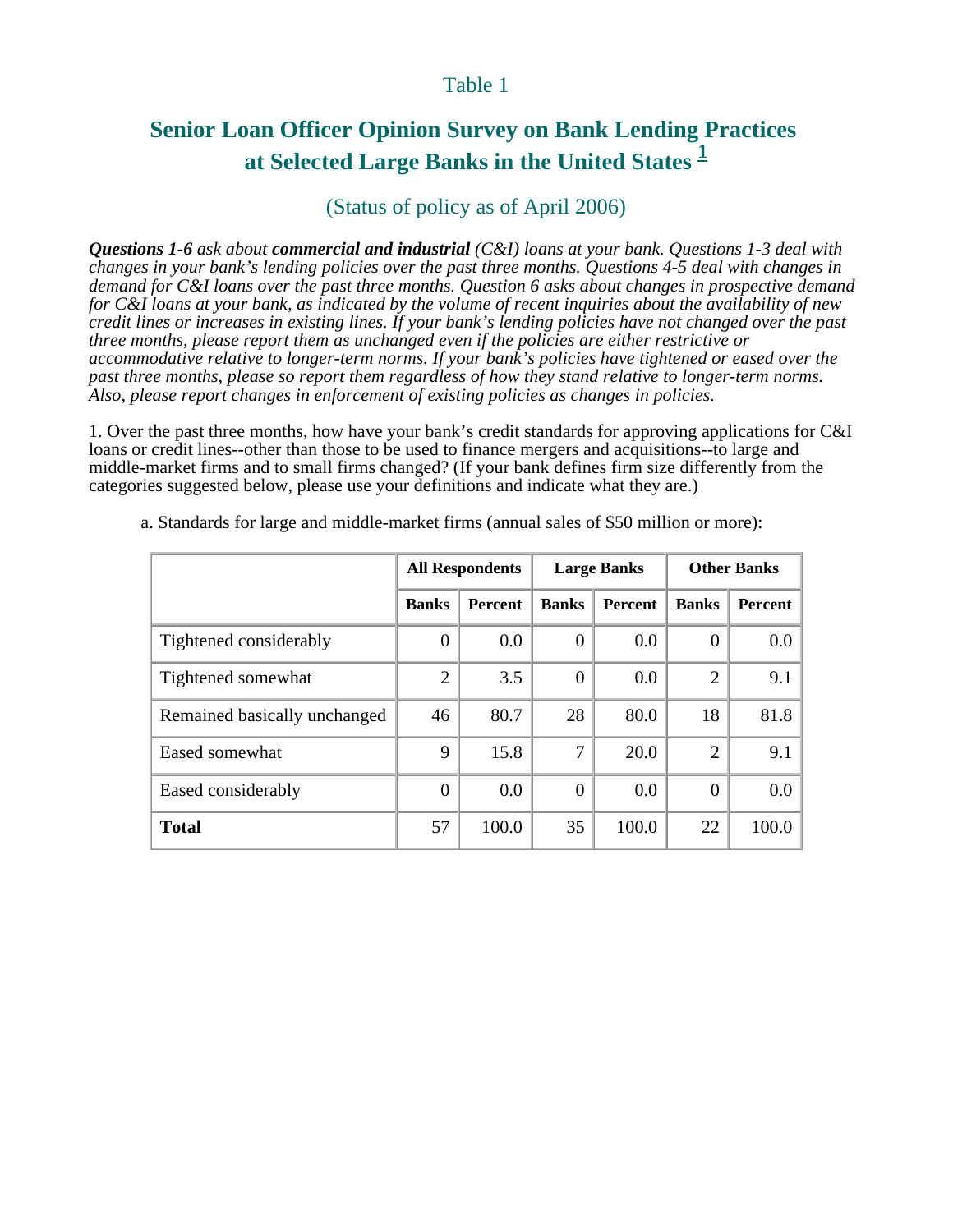|                              | <b>All Respondents</b> |                |                | <b>Large Banks</b> | <b>Other Banks</b> |         |  |
|------------------------------|------------------------|----------------|----------------|--------------------|--------------------|---------|--|
|                              | <b>Banks</b>           | <b>Percent</b> | <b>Banks</b>   | <b>Percent</b>     | <b>Banks</b>       | Percent |  |
| Tightened considerably       | $\Omega$               | 0.0            | $\theta$       | 0.0                | $\theta$           | 0.0     |  |
| Tightened somewhat           | $\overline{4}$         | 7.0            | $\Omega$       | 0.0                | $\overline{4}$     | 18.2    |  |
| Remained basically unchanged | 45                     | 78.9           | 31             | 88.6               | 14                 | 63.6    |  |
| Eased somewhat               | 8                      | 14.0           | $\overline{4}$ | 11.4               | 4                  | 18.2    |  |
| Eased considerably           | $\overline{0}$         | 0.0            | $\Omega$       | 0.0                | $\Omega$           | 0.0     |  |
| <b>Total</b>                 | 57                     | 100.0          | 35             | 100.0              | 22                 | 100.0   |  |

b. Standards for small firms (annual sales of less than \$50 million):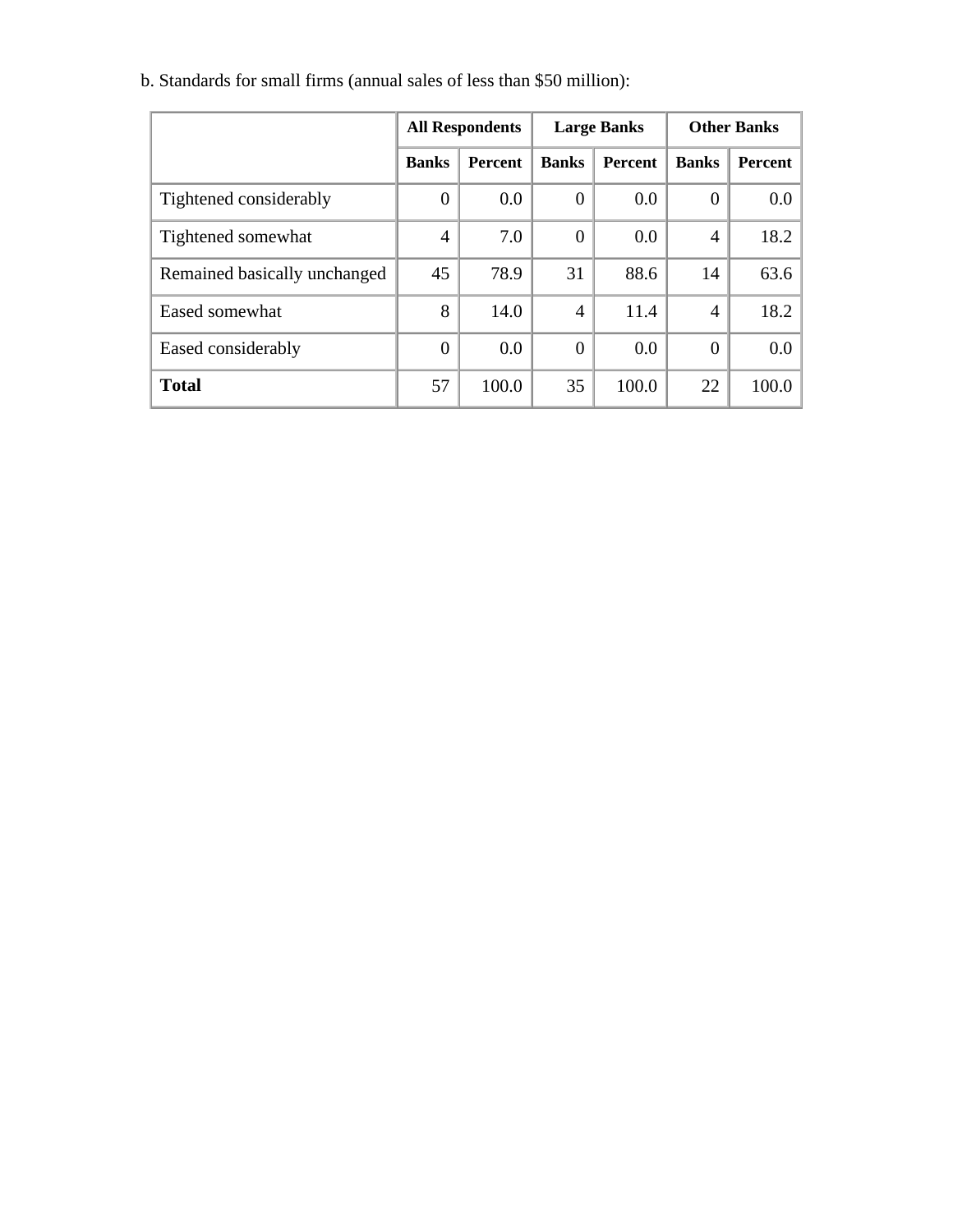2. For applications for C&I loans or credit lines--other than those to be used to finance mergers and acquisitions--from large and middle-market firms and from small firms that your bank currently is willing to approve, how have the terms of those loans changed over the past three months? (Please assign each term a number between 1 and 5 using the following scale: 1=tightened considerably, 2=tightened somewhat, 3=remained basically unchanged, 4=eased somewhat, 5=eased considerably.)

a. Terms for large and middle-market firms (annual sales of \$50 million or more):

|                                                                                                           | All<br><b>Respondents</b> | Large<br><b>Banks</b> | <b>Other</b><br><b>Banks</b> |
|-----------------------------------------------------------------------------------------------------------|---------------------------|-----------------------|------------------------------|
|                                                                                                           | <b>Mean</b>               | <b>Mean</b>           | <b>Mean</b>                  |
| Maximum size of credit lines                                                                              | 3.16                      | 3.26                  | 3.00                         |
| Maximum maturity of loans or credit lines                                                                 | 3.21                      | 3.29                  | 3.09                         |
| Costs of credit lines                                                                                     | 3.42                      | 3.60                  | 3.14                         |
| Spreads of loan rates over your bank's cost of funds (wider<br>spreads=tightened, narrower spreads=eased) | 3.65                      | 3.80                  | 3.41                         |
| Premiums charged on riskier loans                                                                         | 3.18                      | 3.31                  | 2.95                         |
| Loan covenants                                                                                            | 3.18                      | 3.37                  | 2.86                         |
| Collateralization requirements                                                                            | 3.14                      | 3.23                  | 3.00                         |
| Other (please specify)                                                                                    | 3.00                      | 3.00                  | 3.00                         |
| <b>Number of banks responding</b>                                                                         | 57                        | 35                    | 22                           |

#### b. Terms for small firms (annual sales of less than \$50 million):

|                                                                                                           | All<br><b>Respondents</b> | Large<br><b>Banks</b> | Other<br><b>Banks</b> |
|-----------------------------------------------------------------------------------------------------------|---------------------------|-----------------------|-----------------------|
|                                                                                                           | <b>Mean</b>               | <b>Mean</b>           | <b>Mean</b>           |
| Maximum size of credit lines                                                                              | 3.09                      | 3.14                  | 3.00                  |
| Maximum maturity of loans or credit lines                                                                 | 3.11                      | 3.11                  | 3.09                  |
| Costs of credit lines                                                                                     | 3.30                      | 3.46                  | 3.05                  |
| Spreads of loan rates over your bank's cost of funds (wider<br>spreads=tightened, narrower spreads=eased) | 3.49                      | 3.57                  | 3.36                  |
| Premiums charged on riskier loans                                                                         | 3.09                      | 3.20                  | 2.91                  |
| Loan covenants                                                                                            | 3.04                      | 3.14                  | 2.86                  |
| Collateralization requirements                                                                            | 3.04                      | 3.09                  | 2.95                  |
| Other (please specify)                                                                                    | 3.00                      | 3.00                  | 3.00                  |
| <b>Number of banks responding</b>                                                                         | 57                        | 35                    | 22                    |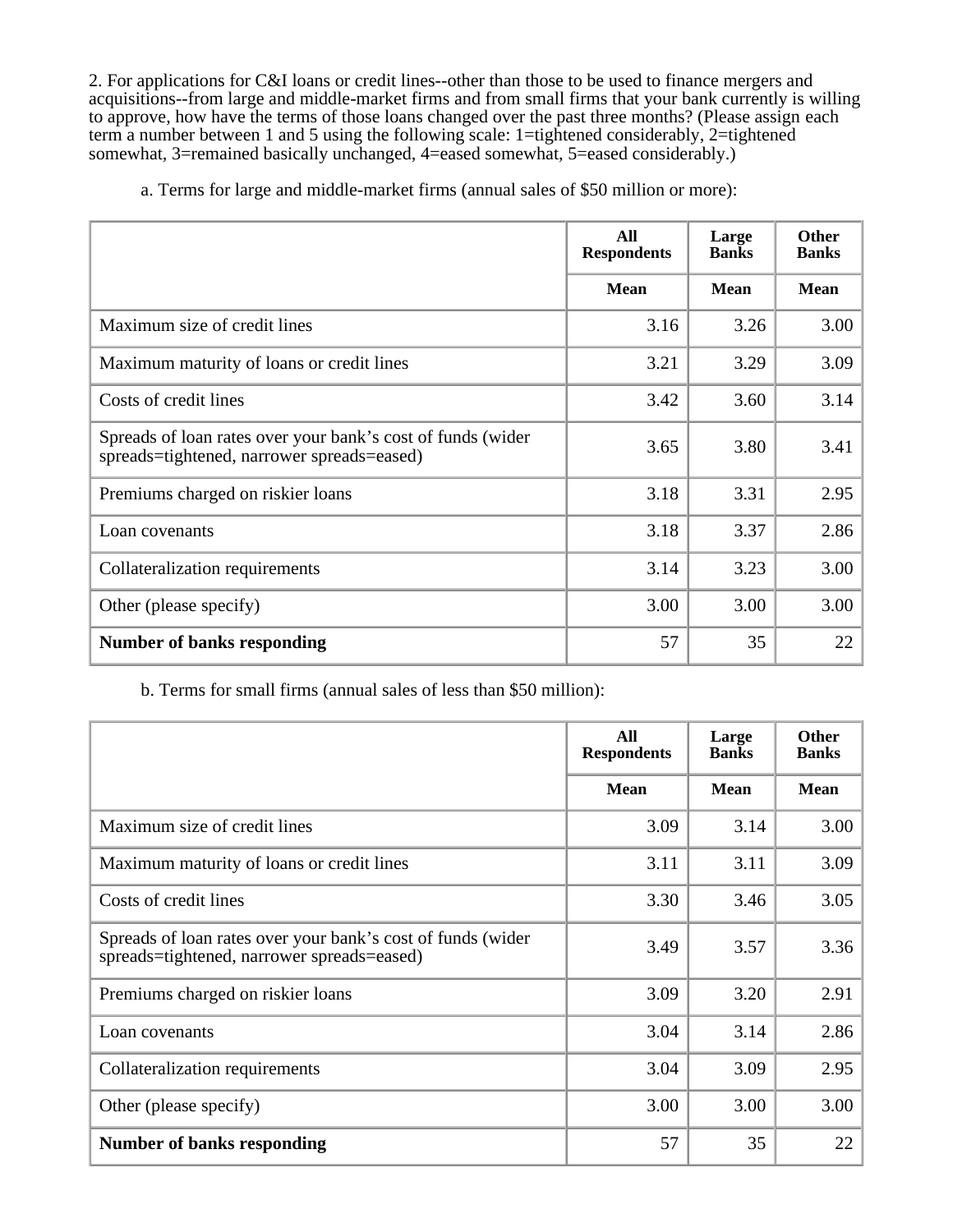3. If your bank has tightened or eased its credit standards or its terms for C&I loans or credit lines over the past three months (as described in questions 1 and 2), how important have been the following possible reasons for the change? (Please respond to either A, B, or both as appropriate and rate each possible reason using the following scale: 1=not important, 2=somewhat important, 3=very important.)

a. Possible reasons for tightening credit standards or loan terms:

|                                                                                                                            | All<br><b>Respondents</b> | Large<br><b>Banks</b> | <b>Other</b><br><b>Banks</b> |
|----------------------------------------------------------------------------------------------------------------------------|---------------------------|-----------------------|------------------------------|
|                                                                                                                            | <b>Mean</b>               | <b>Mean</b>           | <b>Mean</b>                  |
| Deterioration in your bank's current or expected capital<br>position                                                       | 1.00                      | 1.00                  | 1.00                         |
| Less favorable or more uncertain economic outlook                                                                          | 1.75                      | 1.50                  | 1.83                         |
| Worsening of industry-specific problems (please specify<br>industries)                                                     | 1.67                      | 2.00                  | 1.50                         |
| Less aggressive competition from other banks or nonbank<br>lenders (other financial intermediaries or the capital markets) | 1.00                      | 1.00                  | 1.00                         |
| Reduced tolerance for risk                                                                                                 | 1.63                      | 1.50                  | 1.67                         |
| Decreased liquidity in the secondary market for these loans                                                                | 1.13                      | 1.00                  | 1.17                         |
| Increase in defaults by borrowers in public debt markets                                                                   | 1.13                      | 1.00                  | 1.17                         |
| Other (please specify)                                                                                                     | 0.00                      | 0.00                  | 0.00                         |
| <b>Number of banks responding</b>                                                                                          | 9                         | 3                     | 6                            |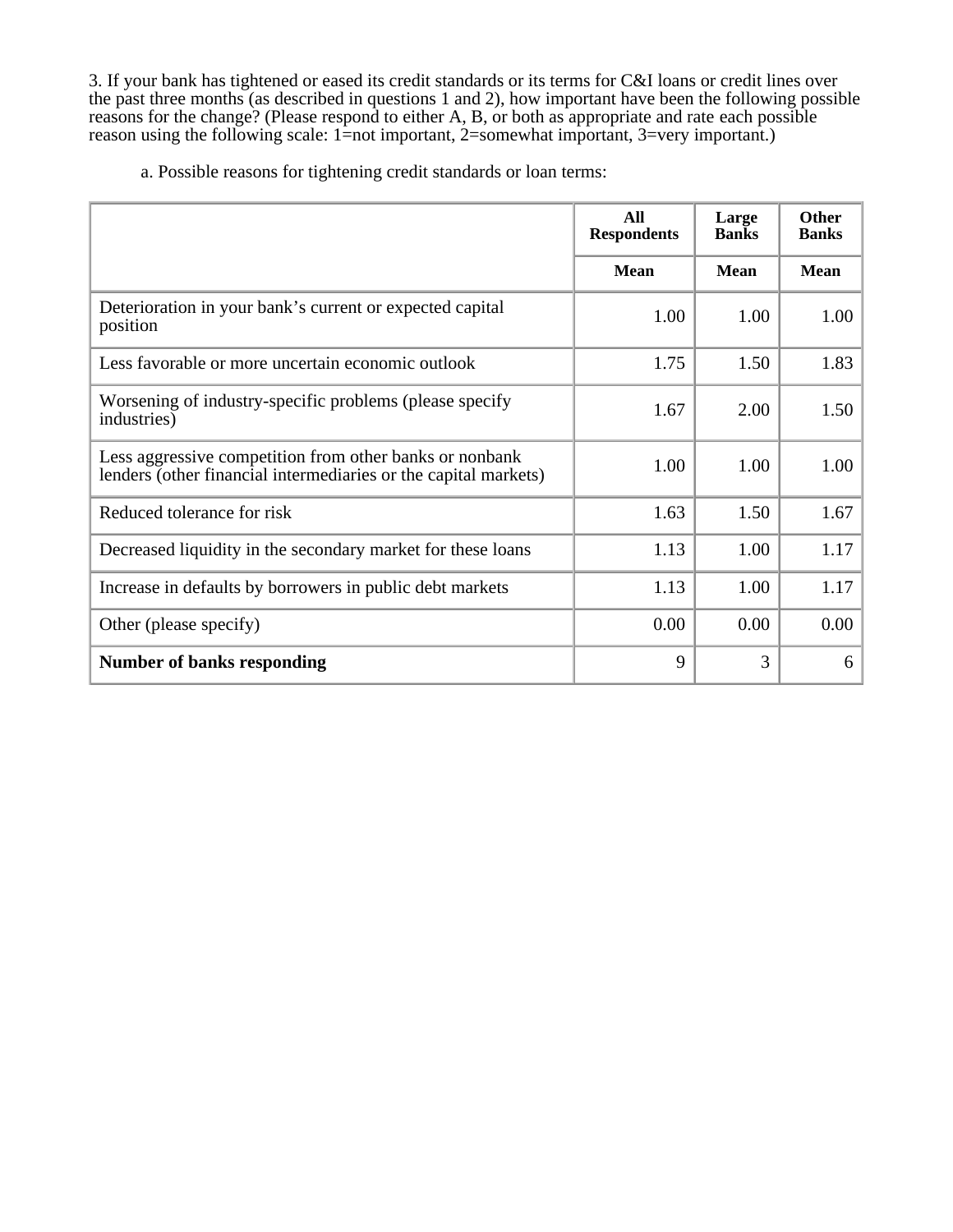b. Possible reasons for easing credit standards or loan terms:

|                                                                                                                            | All<br><b>Respondents</b> | Large<br><b>Banks</b> | <b>Other</b><br><b>Banks</b> |
|----------------------------------------------------------------------------------------------------------------------------|---------------------------|-----------------------|------------------------------|
|                                                                                                                            | <b>Mean</b>               | <b>Mean</b>           | <b>Mean</b>                  |
| Improvement in your bank's current or expected capital<br>position                                                         | 1.00                      | 1.00                  | 1.00                         |
| More favorable or less uncertain economic outlook                                                                          | 1.19                      | 1.12                  | 1.33                         |
| Improvement in industry-specific problems (please specify<br>industries)                                                   | 1.08                      | 1.08                  | 1.08                         |
| More aggressive competition from other banks or nonbank<br>lenders (other financial intermediaries or the capital markets) | 2.67                      | 2.77                  | 2.46                         |
| Increased tolerance for risk                                                                                               | 1.41                      | 1.48                  | 1.25                         |
| Increased liquidity in the secondary market for these loans                                                                | 1.47                      | 1.54                  | 1.33                         |
| Reduction in defaults by borrowers in public debt markets                                                                  | 1.14                      | 1.16                  | 1.08                         |
| Other (please specify)                                                                                                     | 0.00                      | 0.00                  | 0.00                         |
| <b>Number of banks responding</b>                                                                                          | 39                        | 26                    | 13                           |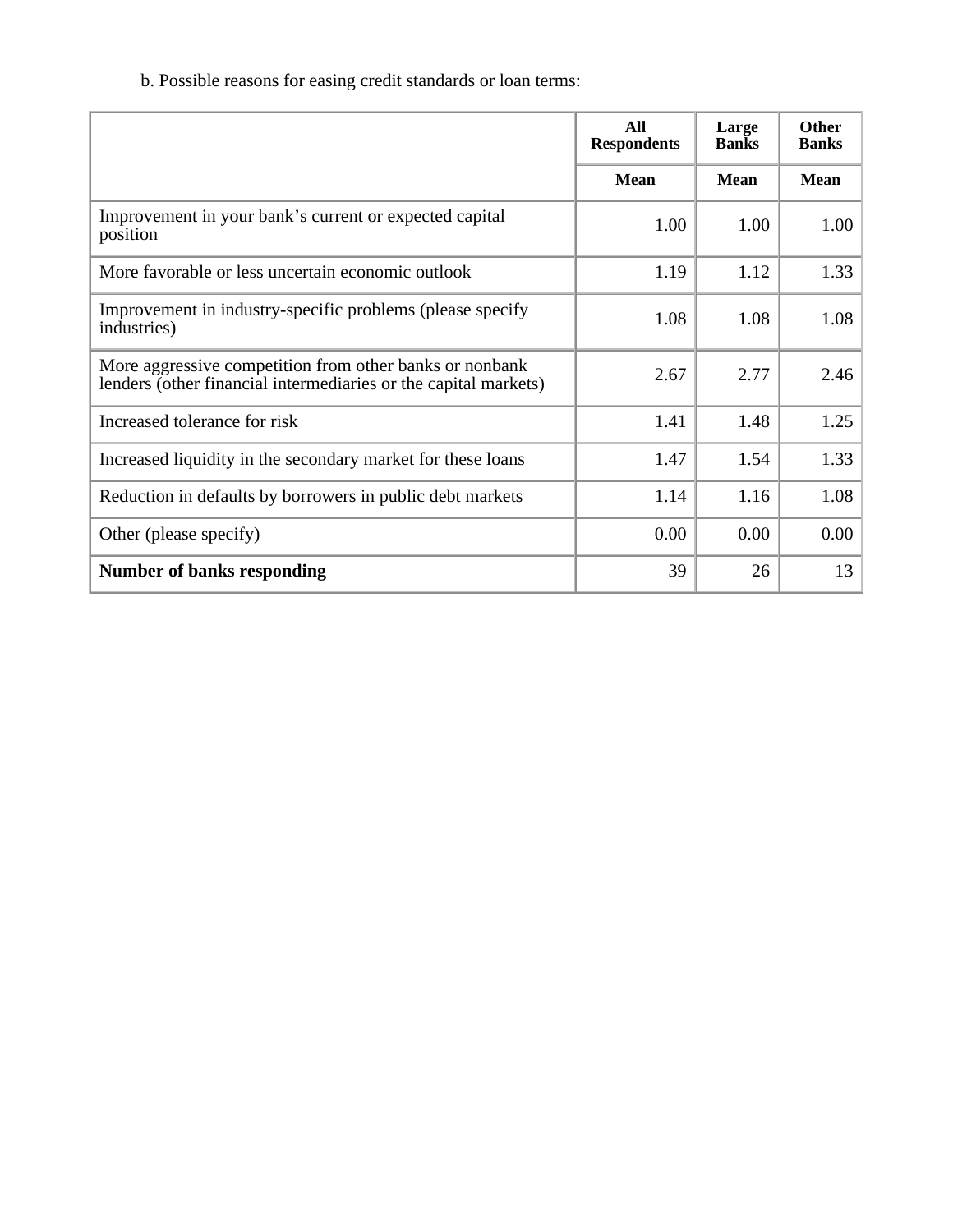4. Apart from normal seasonal variation, how has demand for C&I loans changed over the past three months? (Please consider only funds actually disbursed as opposed to requests for new or increased lines of credit.)

|                        | <b>All Respondents</b> |                | <b>Large Banks</b> |                | <b>Other Banks</b> |                |
|------------------------|------------------------|----------------|--------------------|----------------|--------------------|----------------|
|                        | <b>Banks</b>           | <b>Percent</b> | <b>Banks</b>       | <b>Percent</b> | <b>Banks</b>       | <b>Percent</b> |
| Substantially stronger | 0                      | 0.0            | 0                  | 0.0            | $\Omega$           | 0.0            |
| Moderately stronger    | 11                     | 19.3           | 7                  | 20.0           | $\overline{4}$     | 18.2           |
| About the same         | 37                     | 64.9           | 24                 | 68.6           | 13                 | 59.1           |
| Moderately weaker      | 9                      | 15.8           | 4                  | 11.4           | 5                  | 22.7           |
| Substantially weaker   | 0                      | 0.0            | 0                  | 0.0            | $\Omega$           | 0.0            |
| <b>Total</b>           | 57                     | 100.0          | 35                 | 100.0          | 22                 | 100.0          |

a. Demand for C&I loans from large and middle-market firms (annual sales of \$50 million or more):

b. Demand for C&I loans from small firms (annual sales of less than \$50 million):

|                        | <b>All Respondents</b> |                | <b>Large Banks</b> |                | <b>Other Banks</b> |                |
|------------------------|------------------------|----------------|--------------------|----------------|--------------------|----------------|
|                        | <b>Banks</b>           | <b>Percent</b> | <b>Banks</b>       | <b>Percent</b> | <b>Banks</b>       | <b>Percent</b> |
| Substantially stronger | 0                      | 0.0            | $\theta$           | 0.0            | 0                  | 0.0            |
| Moderately stronger    | 9                      | 15.8           | 3                  | 8.6            | 6                  | 27.3           |
| About the same         | 41                     | 71.9           | 28                 | 80.0           | 13                 | 59.1           |
| Moderately weaker      | 7                      | 12.3           | $\overline{4}$     | 11.4           | 3                  | 13.6           |
| Substantially weaker   | $\Omega$               | 0.0            | $\theta$           | 0.0            | 0                  | 0.0            |
| <b>Total</b>           | 57                     | 100.0          | 35                 | 100.0          | 22                 | 100.0          |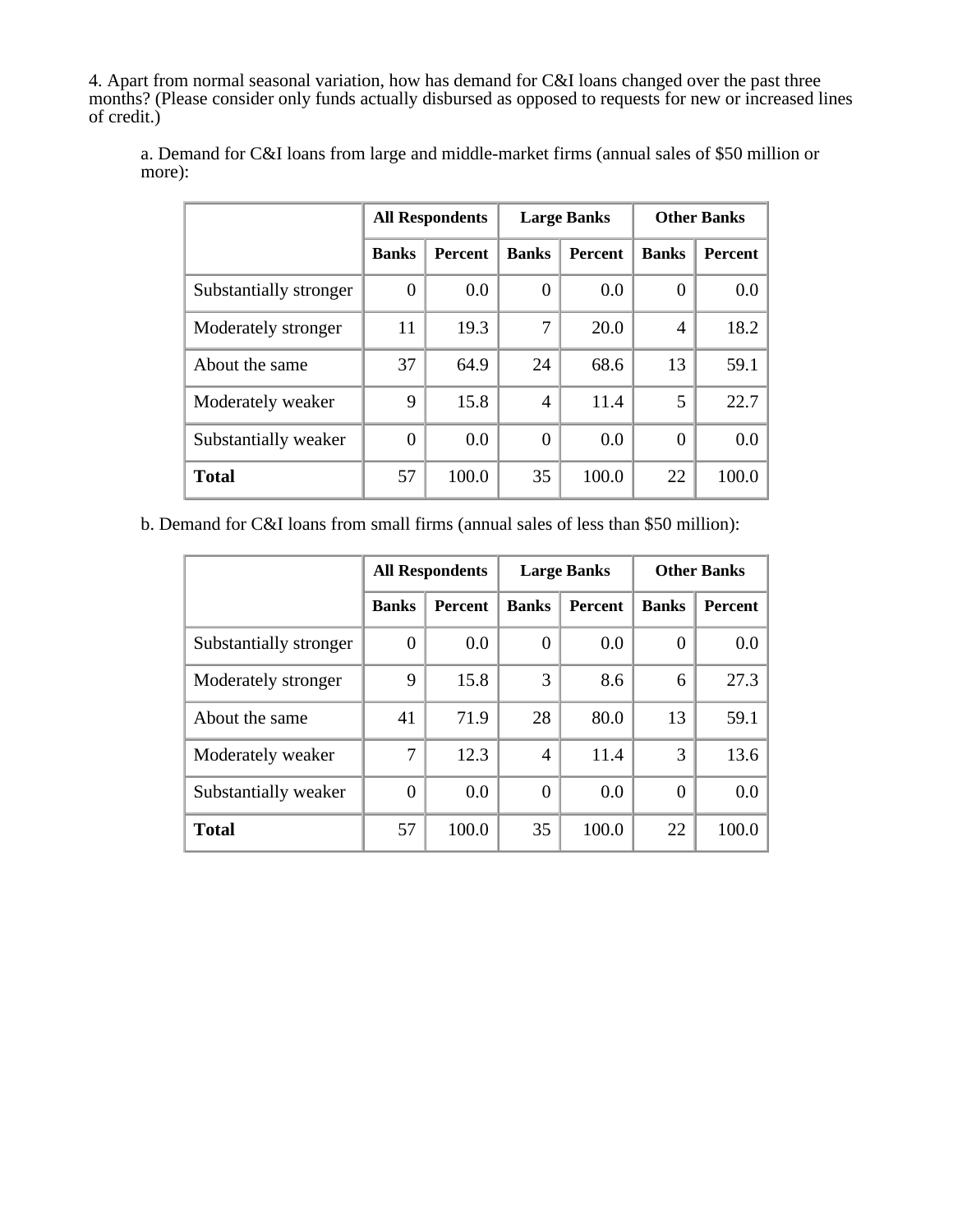5. If demand for C&I loans has strengthened or weakened over the past three months (as described in question 4), how important have been the following possible reasons for the change? (Please respond to either A, B, or both as appropriate and rate each possible reason using the following scale: 1=not important, 2=somewhat important, 3=very important.)

|  |  |  | a. If stronger loan demand (answer 1 or 2 to question 4A or 4B), possible reasons: |
|--|--|--|------------------------------------------------------------------------------------|
|  |  |  |                                                                                    |

|                                                                                                                                     | All<br><b>Respondents</b> | Large<br><b>Banks</b> | Other<br><b>Banks</b> |
|-------------------------------------------------------------------------------------------------------------------------------------|---------------------------|-----------------------|-----------------------|
|                                                                                                                                     | <b>Mean</b>               | <b>Mean</b>           | <b>Mean</b>           |
| Customer inventory financing needs increased                                                                                        | 1.88                      | 1.80                  | 2.00                  |
| Customer accounts receivable financing needs increased                                                                              | 1.88                      | 1.80                  | 2.00                  |
| Customer investment in plant or equipment increased                                                                                 | 2.06                      | 2.10                  | 2.00                  |
| Customer internally generated funds decreased                                                                                       | 1.19                      | 1.20                  | 1.17                  |
| Customer merger or acquisition financing needs increased                                                                            | 2.00                      | 2.18                  | 1.67                  |
| Customer borrowing shifted to your bank from other bank or<br>nonbank sources because these other sources became less<br>attractive | 1.50                      | 1.50                  | 1.50                  |
| Other (please specify)                                                                                                              | 2.00                      | 2.00                  | 0.00                  |
| <b>Number of banks responding</b>                                                                                                   | 17                        | 11                    | 6                     |

## b. If weaker loan demand (answer 4 or 5 to question 4A or 4B), possible reasons:

|                                                                                                                                            | All<br><b>Respondents</b> | Large<br><b>Banks</b> | <b>Other</b><br><b>Banks</b> |
|--------------------------------------------------------------------------------------------------------------------------------------------|---------------------------|-----------------------|------------------------------|
|                                                                                                                                            | <b>Mean</b>               | <b>Mean</b>           | <b>Mean</b>                  |
| Customer inventory financing needs decreased                                                                                               | 1.40                      | 1.00                  | 1.80                         |
| Customer accounts receivable financing needs decreased                                                                                     | 1.20                      | 1.00                  | 1.40                         |
| Customer investment in plant or equipment decreased                                                                                        | 1.70                      | 1.40                  | 2.00                         |
| Customer internally generated funds increased                                                                                              | 2.00                      | 1.80                  | 2.20                         |
| Customer merger or acquisition financing needs decreased                                                                                   | 1.50                      | 1.80                  | 1.20                         |
| Customer borrowing shifted from your bank to other bank or<br>nonbank credit sources because these other sources became<br>more attractive | 1.60                      | 1.40                  | 1.80                         |
| Other (please specify)                                                                                                                     | 3.00                      | 0.00                  | 3.00                         |
| <b>Number of banks responding</b>                                                                                                          | 10                        | 5                     | 5                            |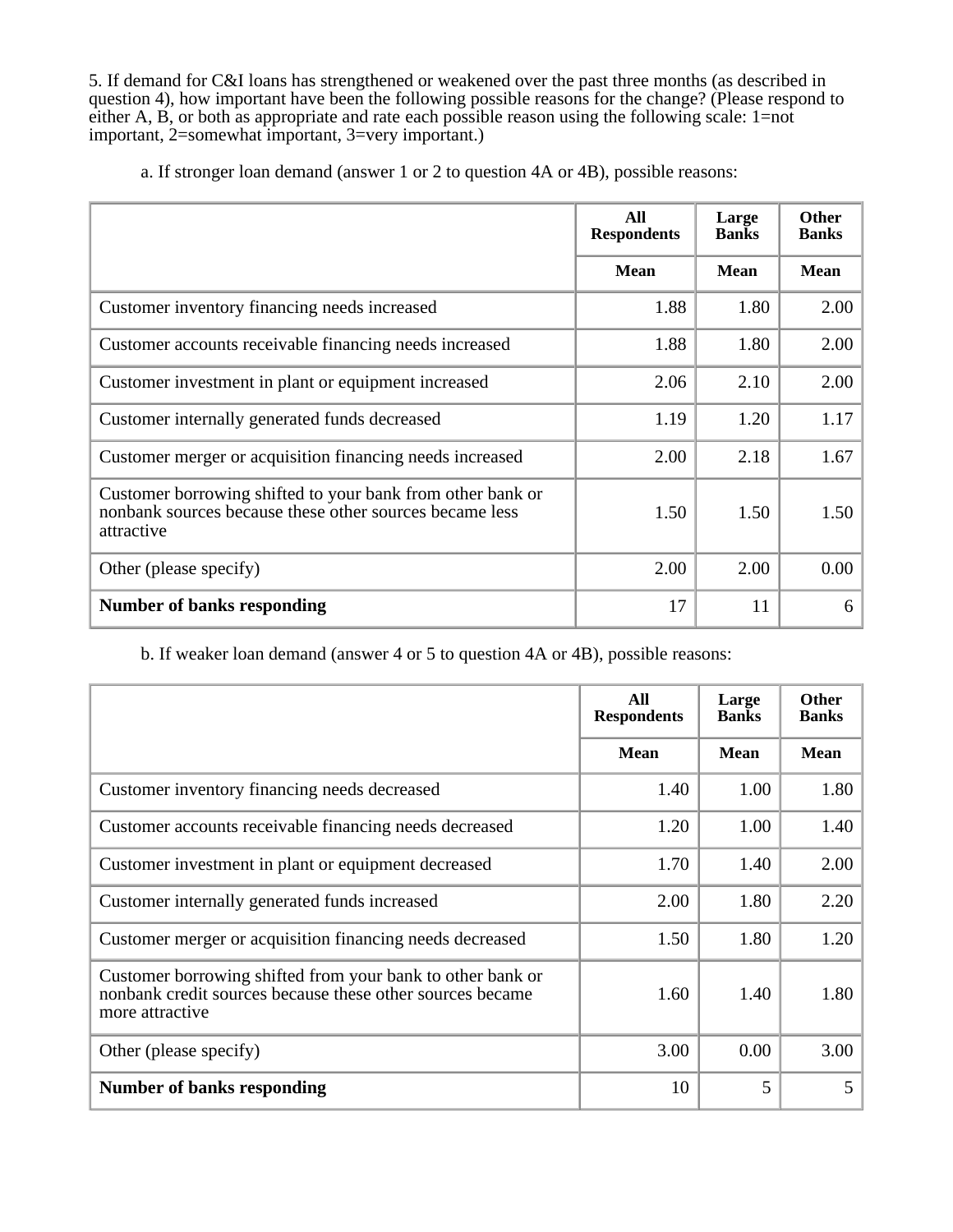6. At your bank, how has the number of inquiries from potential business borrowers regarding the availability and terms of new credit lines or increases in existing lines changed over the past three months? (Please consider only inquiries for additional C&I lines as opposed to the refinancing of existing loans.)

|                                                        | <b>All Respondents</b> |                | <b>Large Banks</b> |                | <b>Other Banks</b> |                |
|--------------------------------------------------------|------------------------|----------------|--------------------|----------------|--------------------|----------------|
|                                                        | <b>Banks</b>           | <b>Percent</b> | <b>Banks</b>       | <b>Percent</b> | <b>Banks</b>       | <b>Percent</b> |
| The number of inquiries has increased<br>substantially | $\boldsymbol{0}$       | 0.0            | $\overline{0}$     | $0.0\,$        | $\boldsymbol{0}$   | 0.0            |
| The number of inquiries has increased<br>moderately    | 14                     | 24.6           | 8                  | 22.9           | 6                  | 27.3           |
| The number of inquiries has stayed about the<br>same   | 35                     | 61.4           | 25                 | 71.4           | 10                 | 45.5           |
| The number of inquiries has decreased<br>moderately    | 8                      | 14.0           | $\overline{2}$     | 5.7            | 6                  | 27.3           |
| The number of inquiries has decreased<br>substantially | $\mathbf{0}$           | 0.0            | $\mathbf{0}$       | 0.0            | $\boldsymbol{0}$   | 0.0            |
| <b>Total</b>                                           | 57                     | 100.0          | 35                 | 100.0          | 22                 | 100.0          |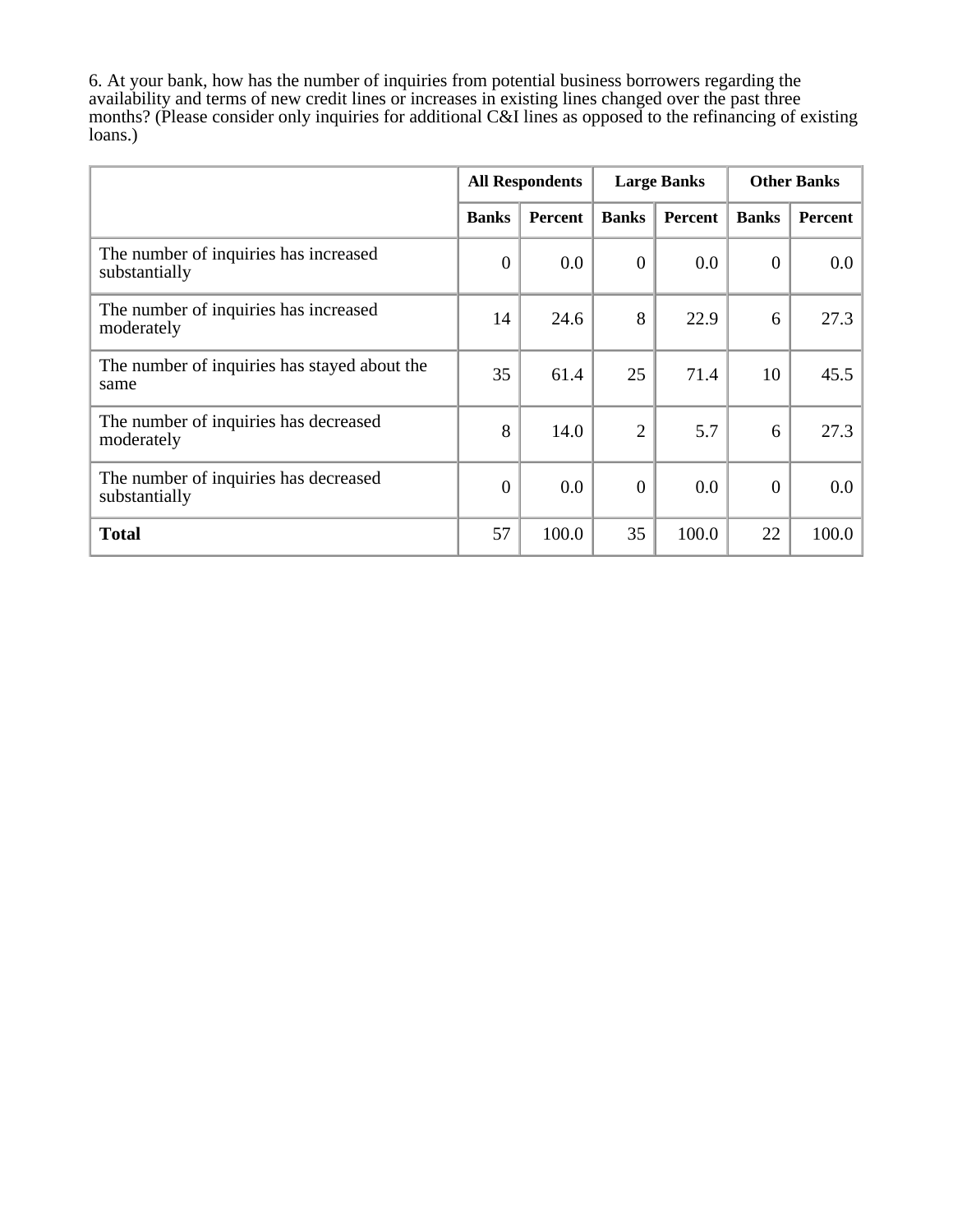*Questions 7-8 ask about commercial real estate loans at your bank, including construction and land development loans and loans secured by nonfarm nonresidential real estate. Question 7 deals with changes in your bank's standards over the last three months. Question 8 deals with changes in demand. If your bank's lending standards or terms have not changed over the relevant period, please report them as unchanged even if they are either restrictive or accommodative relative to longer-term norms. If your bank's standards or terms have tightened or eased over the relevant period, please so report them regardless of how they stand relative to longer-term norms. Also, please report changes in enforcement of existing standards as changes in standards.*

7. Over the past three months, how have your bank's credit standards for approving applications for commercial real estate loans changed?

|                              | <b>All Respondents</b> |         |              | <b>Large Banks</b> | <b>Other Banks</b> |                |  |
|------------------------------|------------------------|---------|--------------|--------------------|--------------------|----------------|--|
|                              | <b>Banks</b>           | Percent | <b>Banks</b> | Percent            | <b>Banks</b>       | <b>Percent</b> |  |
| Tightened considerably       | $\Omega$               | 0.0     | 0            | 0.0                | $\overline{0}$     | 0.0            |  |
| Tightened somewhat           | 5                      | 8.8     | 3            | 8.6                | $\overline{2}$     | 9.1            |  |
| Remained basically unchanged | 48                     | 84.2    | 32           | 91.4               | 16                 | 72.7           |  |
| Eased somewhat               | 4                      | 7.0     | $\Omega$     | 0.0                | $\overline{4}$     | 18.2           |  |
| Eased considerably           | $\Omega$               | 0.0     | $\Omega$     | 0.0                | $\theta$           | 0.0            |  |
| <b>Total</b>                 | 57                     | 100.0   | 35           | 100.0              | 22                 | 100.0          |  |

8. Apart from normal seasonal variation, how has demand for commercial real estate loans changed over the past three months?

|                        | <b>All Respondents</b> |                |              | <b>Large Banks</b> | <b>Other Banks</b> |                |  |
|------------------------|------------------------|----------------|--------------|--------------------|--------------------|----------------|--|
|                        | <b>Banks</b>           | <b>Percent</b> | <b>Banks</b> | <b>Percent</b>     | <b>Banks</b>       | <b>Percent</b> |  |
| Substantially stronger | $\Omega$               | 0.0            | $\theta$     | 0.0                | $\theta$           | 0.0            |  |
| Moderately stronger    | 12                     | 21.1           | 7            | 20.0               | 5                  | 22.7           |  |
| About the same         | 36                     | 63.2           | 25           | 71.4               | 11                 | 50.0           |  |
| Moderately weaker      | 9                      | 15.8           | 3            | 8.6                | 6                  | 27.3           |  |
| Substantially weaker   | 0                      | 0.0            | $\Omega$     | 0.0                | $\Omega$           | 0.0            |  |
| <b>Total</b>           | 57                     | 100.0          | 35           | 100.0              | 22                 | 100.0          |  |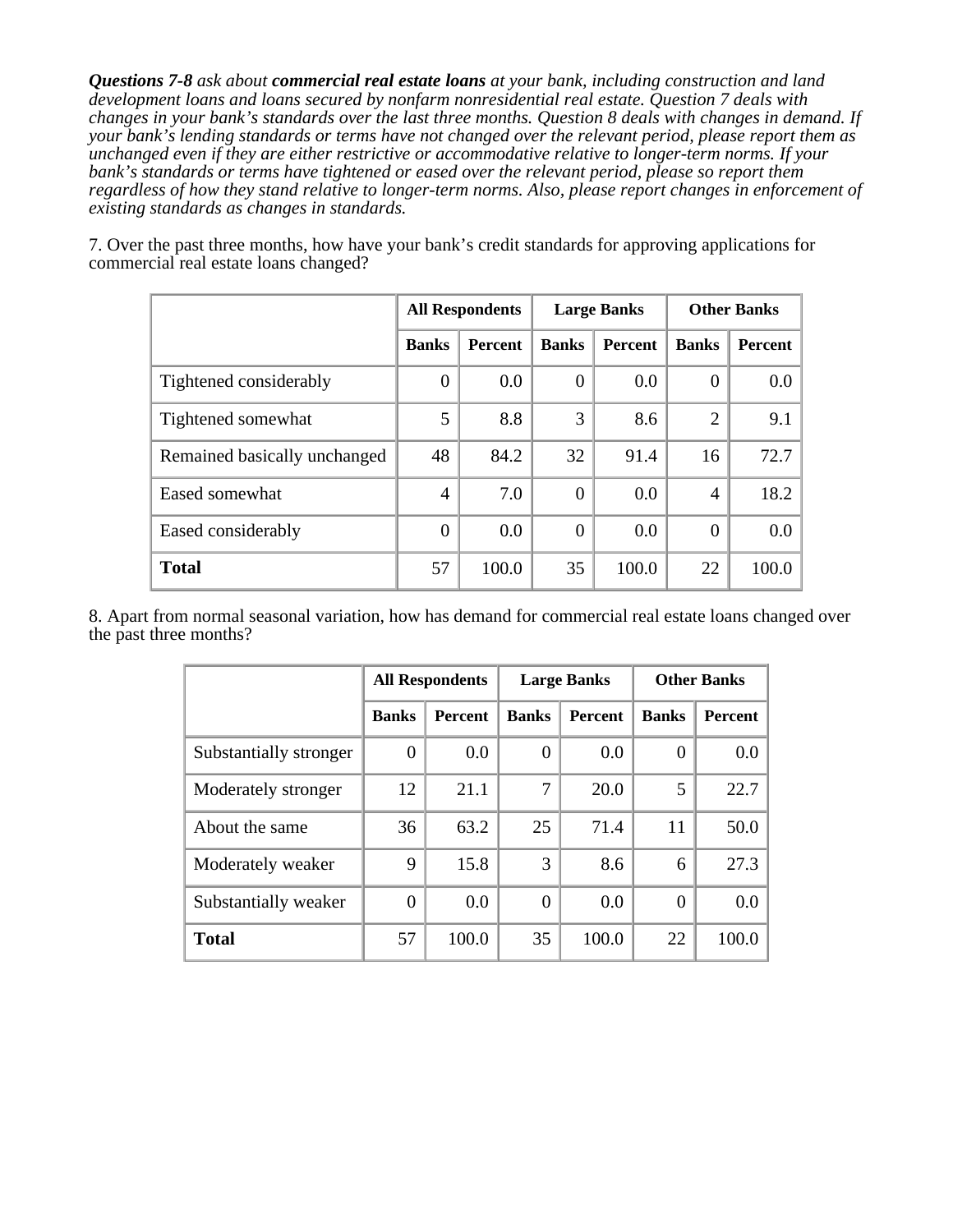*Questions 9-10 ask about residential mortgage loans at your bank. Question 9 deals with changes in your bank's credit standards over the past three months, and question 10 deals with changes in demand over the same period. If your bank's credit standards have not changed over the relevant period, please report them as unchanged even if the standards are either restrictive or accommodative relative to longer-term norms. If your bank's credit standards have tightened or eased over the relevant period, please so report them regardless of how they stand relative to longer-term norms. Also, please report changes in enforcement of existing standards as changes in standards.*

|                              | <b>All Respondents</b> |                |                | <b>Large Banks</b> | <b>Other Banks</b> |         |  |
|------------------------------|------------------------|----------------|----------------|--------------------|--------------------|---------|--|
|                              | <b>Banks</b>           | <b>Percent</b> | <b>Banks</b>   | <b>Percent</b>     | <b>Banks</b>       | Percent |  |
| Tightened considerably       | $\theta$               | 0.0            | $\overline{0}$ | 0.0                | $\overline{0}$     | $0.0\,$ |  |
| Tightened somewhat           |                        | 1.9            |                | 3.0                | $\overline{0}$     | $0.0\,$ |  |
| Remained basically unchanged | 46                     | 86.8           | 27             | 81.8               | 19                 | 95.0    |  |
| Eased somewhat               | 6                      | 11.3           | 5              | 15.2               | 1                  | 5.0     |  |
| Eased considerably           | $\overline{0}$         | 0.0            | $\theta$       | 0.0                | $\Omega$           | $0.0\,$ |  |
| <b>Total</b>                 | 53                     | 100.0          | 33             | 100.0              | 20                 | 100.0   |  |

9. Over the past three months, how have your bank's credit standards for approving applications from individuals for mortgage loans to purchase homes changed?

10. Apart from normal seasonal variation, how has demand for mortgages to purchase homes changed over the past three months? (Please consider only new originations as opposed to the refinancing of existing mortgages.)

|                        | <b>All Respondents</b> |                |              | <b>Large Banks</b> | <b>Other Banks</b> |                  |  |
|------------------------|------------------------|----------------|--------------|--------------------|--------------------|------------------|--|
|                        | <b>Banks</b>           | <b>Percent</b> | <b>Banks</b> | Percent            | <b>Banks</b>       | Percent          |  |
| Substantially stronger | $\Omega$               | 0.0            | $\theta$     | 0.0                | $\overline{0}$     | $0.0\,$          |  |
| Moderately stronger    | 9                      | 17.3           | 4            | 12.5               | 5                  | 25.0             |  |
| About the same         | 22                     | 42.3           | 13           | 40.6               | 9                  | 45.0             |  |
| Moderately weaker      | 20                     | 38.5           | 14           | 43.8               | 6                  | 30.0             |  |
| Substantially weaker   |                        | 1.9            |              | 3.1                | $\Omega$           | 0.0 <sub>1</sub> |  |
| <b>Total</b>           | 52                     | 100.0          | 32           | 100.0              | 20                 | 100.0            |  |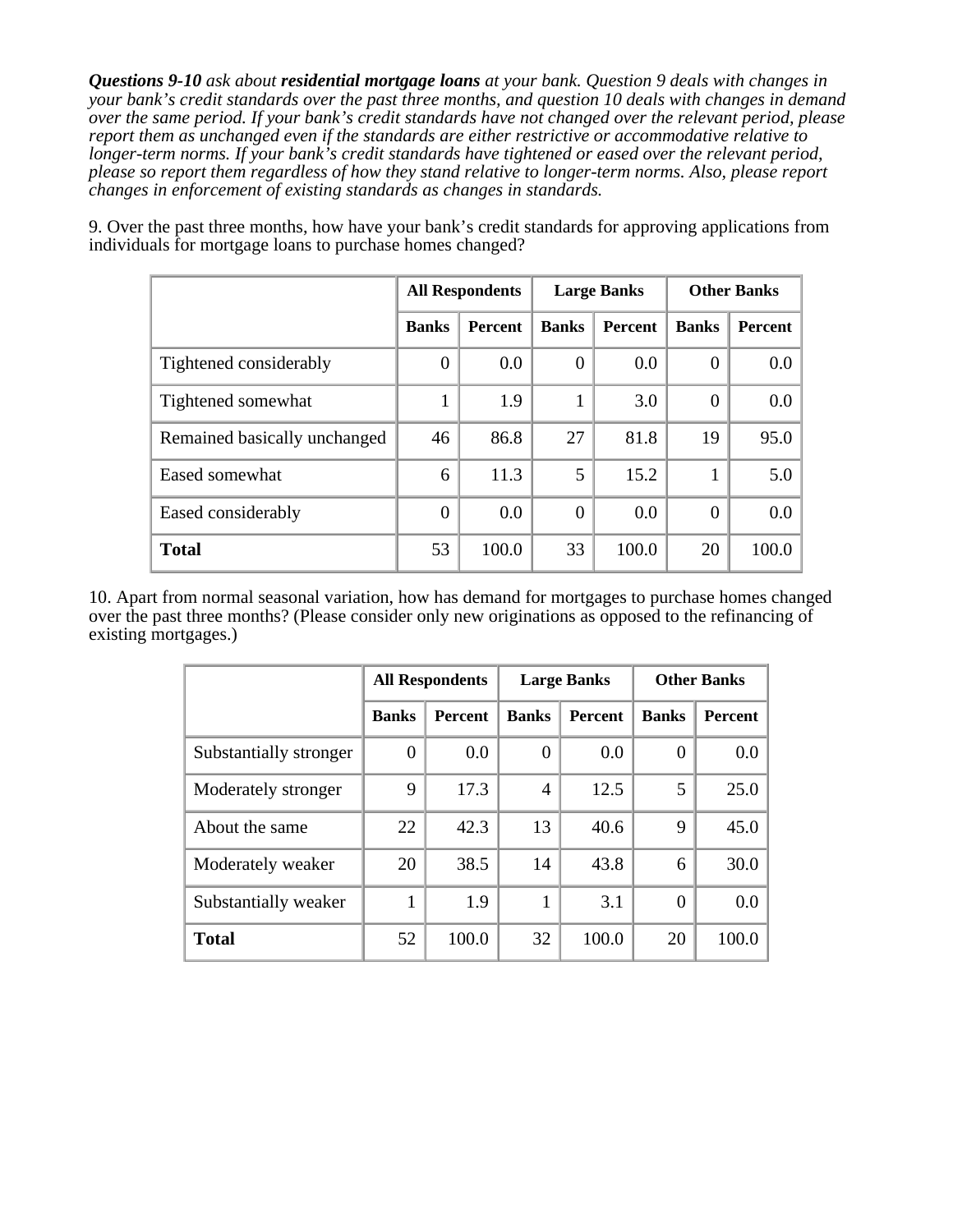*Questions 11-16 ask about consumer lending at your bank. Question 11 deals with changes in your bank's willingness to make consumer loans over the past three months. Questions 12-15 deal with changes in credit standards and loan terms over the same period. Question 16 deals with changes in demand for consumer loans over the past three months. If your bank's lending policies have not changed over the past three months, please report them as unchanged even if the policies are either restrictive or accommodative relative to longer-term norms. If your bank's policies have tightened or eased over the past three months, please so report them regardless of how they stand relative to longer-term norms. Also, please report changes in enforcement of existing policies as changes in policies.*

11. Please indicate your bank's willingness to make consumer installment loans now as opposed to three months ago.

|                       |                | <b>All Respondents</b> |                   | <b>Large Banks</b> | <b>Other Banks</b> |                  |  |
|-----------------------|----------------|------------------------|-------------------|--------------------|--------------------|------------------|--|
|                       | <b>Banks</b>   | <b>Percent</b>         | <b>Banks</b>      | <b>Percent</b>     | <b>Banks</b>       | Percent          |  |
| Much more willing     | 0              | 0.0                    | $\mathbf{\Omega}$ | 0.0                | $\theta$           | $0.0\,$          |  |
| Somewhat more willing | 8              | 14.5                   | $\overline{4}$    | 11.8               | $\overline{4}$     | 19.0             |  |
| About unchanged       | 47             | 85.5                   | 30                | 88.2               | 17                 | 81.0             |  |
| Somewhat less willing | 0              | 0.0                    | $\left( \right)$  | 0.0                | $\Omega$           | 0.0              |  |
| Much less willing     | $\overline{0}$ | 0.0                    | $\Omega$          | 0.0                | $\Omega$           | 0.0 <sub>1</sub> |  |
| <b>Total</b>          | 55             | 100.0                  | 34                | 100.0              | 21                 | 100.0            |  |

12. Over the past three months, how have your bank's credit standards for approving applications for credit cards from individuals or households changed?

|                              | <b>All Respondents</b> |         |                | <b>Large Banks</b> | <b>Other Banks</b> |         |  |
|------------------------------|------------------------|---------|----------------|--------------------|--------------------|---------|--|
|                              | <b>Banks</b>           | Percent | <b>Banks</b>   | <b>Percent</b>     | <b>Banks</b>       | Percent |  |
| Tightened considerably       | $\Omega$               | 0.0     | 0              | 0.0                | $\theta$           | 0.0     |  |
| Tightened somewhat           | $\overline{2}$         | 5.1     | 1              | 4.5                | 1                  | 5.9     |  |
| Remained basically unchanged | 34                     | 87.2    | 19             | 86.4               | 15                 | 88.2    |  |
| Eased somewhat               | 3                      | 7.7     | $\overline{2}$ | 9.1                |                    | 5.9     |  |
| Eased considerably           | $\Omega$               | 0.0     | $\theta$       | 0.0                | $\overline{0}$     | 0.0     |  |
| <b>Total</b>                 | 39                     | 100.0   | 22             | 100.0              | 17                 | 100.0   |  |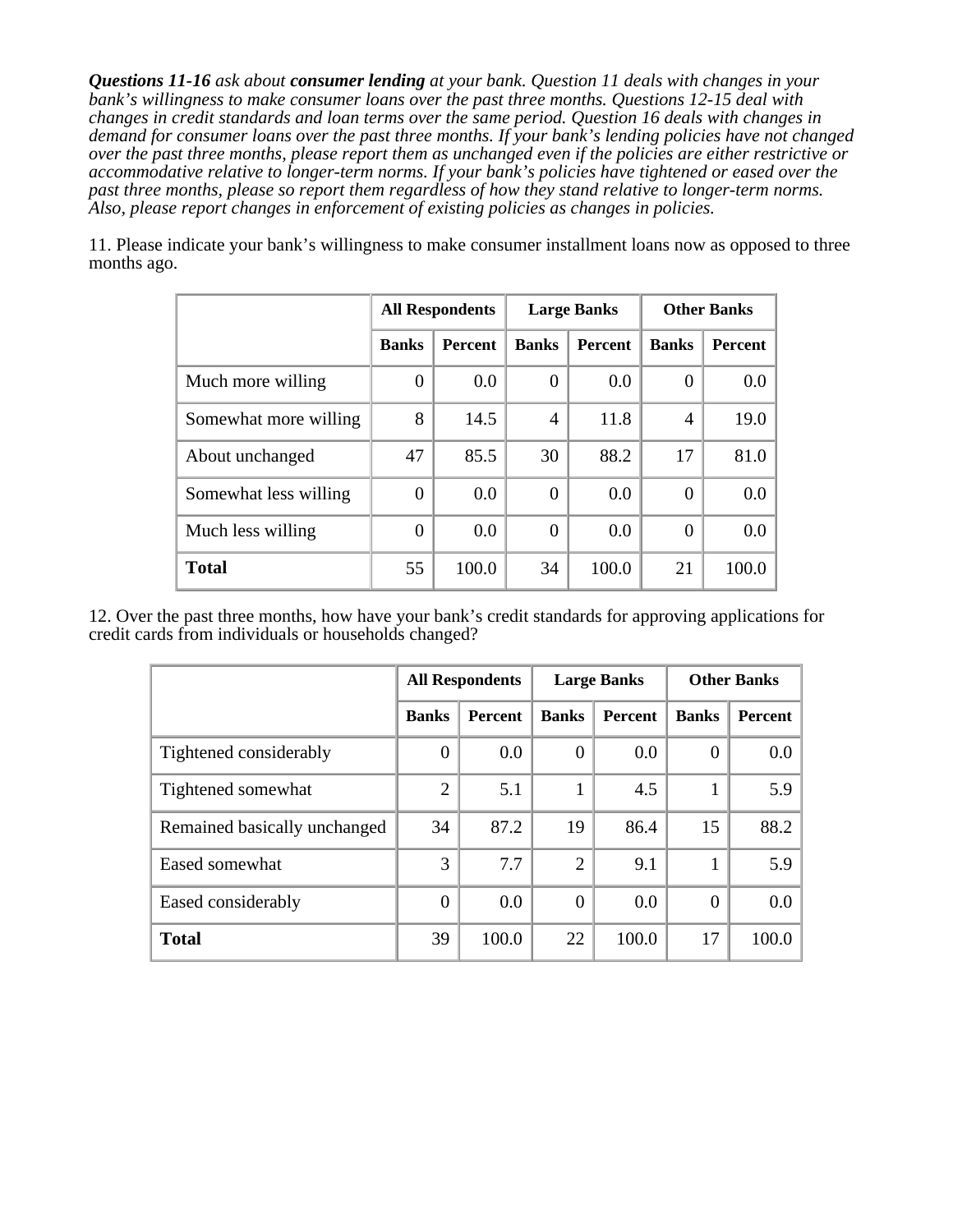13. Over the past three months, how have your bank's credit standards for approving applications for consumer loans other than credit card loans changed?

|                              | <b>All Respondents</b> |                |                | <b>Large Banks</b> | <b>Other Banks</b> |         |  |
|------------------------------|------------------------|----------------|----------------|--------------------|--------------------|---------|--|
|                              | <b>Banks</b>           | <b>Percent</b> | <b>Banks</b>   | <b>Percent</b>     | <b>Banks</b>       | Percent |  |
| Tightened considerably       | $\overline{0}$         | 0.0            | $\Omega$       | 0.0                | $\theta$           | 0.0     |  |
| Tightened somewhat           | 6                      | 10.9           | 5              | 14.7               |                    | 4.8     |  |
| Remained basically unchanged | 44                     | 80.0           | 25             | 73.5               | 19                 | 90.5    |  |
| Eased somewhat               | 5                      | 9.1            | $\overline{4}$ | 11.8               |                    | 4.8     |  |
| Eased considerably           | $\theta$               | 0.0            | $\Omega$       | 0.0                | $\theta$           | 0.0     |  |
| <b>Total</b>                 | 55                     | 100.0          | 34             | 100.0              | 21                 | 100.0   |  |

14. Over the past three months, how has your bank changed the following terms and conditions on new or existing credit card accounts for individuals or households? (Please assign each term a number between 1 and 5 using the following scale: 1=tightened considerably, 2=tightened somewhat, 3=remained basically unchanged, 4=eased somewhat, 5=eased considerably.)

|                                                                                                                                                  | All<br><b>Respondents</b> | Large<br><b>Banks</b> | <b>Other</b><br><b>Banks</b> |
|--------------------------------------------------------------------------------------------------------------------------------------------------|---------------------------|-----------------------|------------------------------|
|                                                                                                                                                  | <b>Mean</b>               | <b>Mean</b>           | <b>Mean</b>                  |
| Credit limits                                                                                                                                    | 3.13                      | 3.24                  | 3.00                         |
| Spreads of interest rates charged on outstanding balances over<br>your bank's cost of funds (wider spreads=tightened, narrower<br>spreads=eased) | 2.94                      | 2.88                  | 3.00                         |
| Minimum percent of outstanding balances required to be repaid<br>each month                                                                      | 2.68                      | 2.53                  | 2.86                         |
| Minimum required credit score (increased score=tightened,<br>reduced score=eased)                                                                | 3.03                      | 3.00                  | 3.07                         |
| The extent to which loans are granted to some customers that do<br>not meet credit scoring thresholds (increased=eased,<br>decreased=tightened)  | 3.00                      | 3.00                  | 3.00                         |
| Other (please specify)                                                                                                                           | 0.00                      | 0.00                  | 0.00                         |
| <b>Number of banks responding</b>                                                                                                                | 31                        | 17                    | 14                           |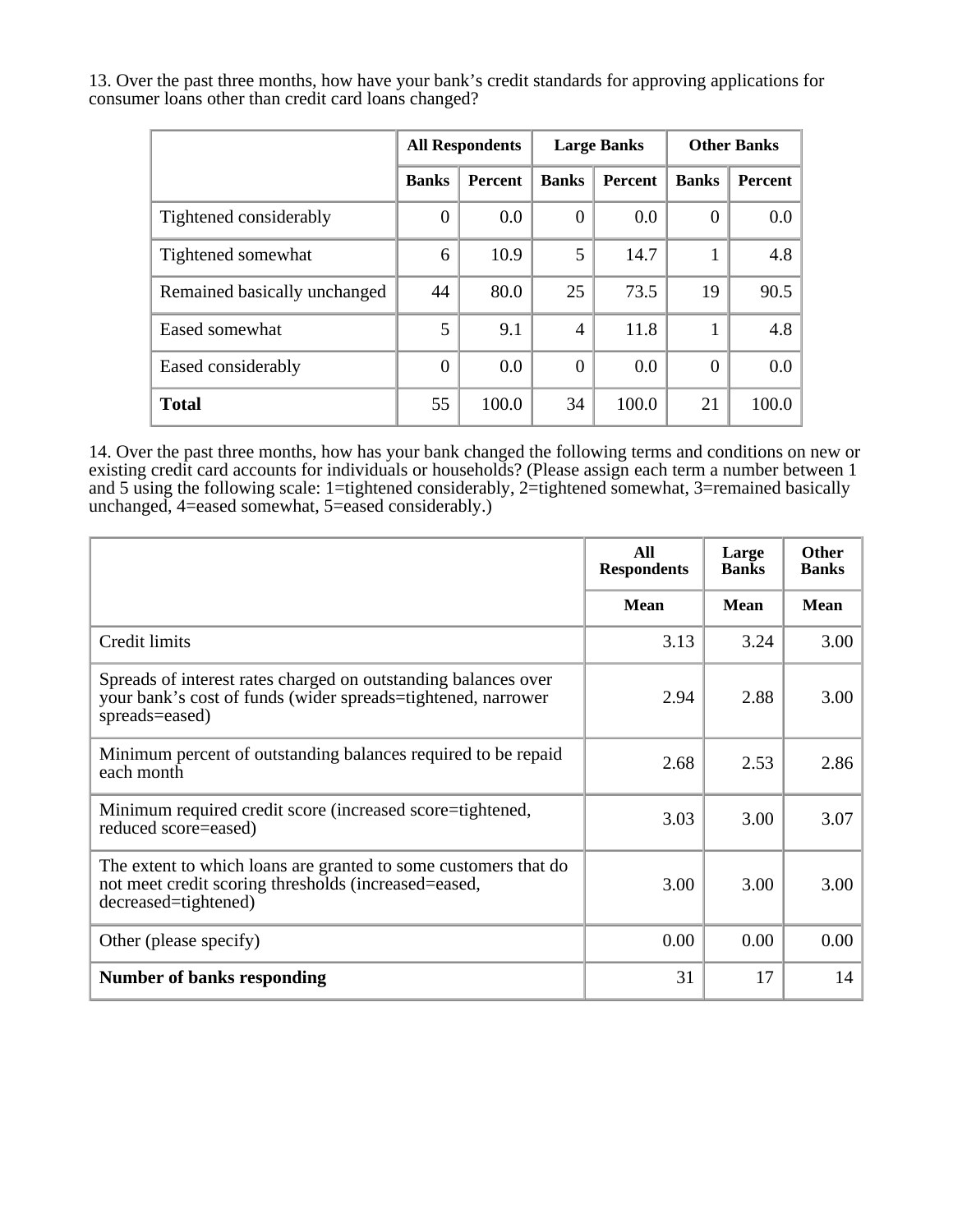15. Over the past three months, how has your bank changed the following terms and conditions on consumer loans other than credit card loans? (Please assign each term a number between 1 and 5 using the following scale: 1=tightened considerably, 2=tightened somewhat, 3=remained basically unchanged, 4=eased somewhat, 5=eased considerably.)

|                                                                                                                                                 | All<br><b>Respondents</b> | Large<br><b>Banks</b> | <b>Other</b><br><b>Banks</b> |
|-------------------------------------------------------------------------------------------------------------------------------------------------|---------------------------|-----------------------|------------------------------|
|                                                                                                                                                 | <b>Mean</b>               | <b>Mean</b>           | <b>Mean</b>                  |
| Maximum maturity                                                                                                                                | 3.13                      | 3.15                  | 3.10                         |
| Spreads of loan rates over your bank's cost of funds (wider<br>spreads=tightened, narrower spreads=eased)                                       | 3.05                      | 3.06                  | 3.05                         |
| Minimum required downpayment                                                                                                                    | 3.05                      | 3.00                  | 3.14                         |
| Minimum required credit score (increased score=tightened,<br>reduced score=eased)                                                               | 3.02                      | 3.00                  | 3.05                         |
| The extent to which loans are granted to some customers that do<br>not meet credit scoring thresholds (increased=eased,<br>decreased=tightened) | 2.96                      | 2.97                  | 2.95                         |
| Other (please specify)                                                                                                                          | 2.50                      | 2.00                  | 3.00                         |
| <b>Number of banks responding</b>                                                                                                               | 55                        | 34                    | 21                           |

16. Apart from normal seasonal variation, how has demand for consumer loans of all types changed over the past three months?

|                        | <b>All Respondents</b> |                |              | <b>Large Banks</b> | <b>Other Banks</b> |                |  |
|------------------------|------------------------|----------------|--------------|--------------------|--------------------|----------------|--|
|                        | <b>Banks</b>           | <b>Percent</b> | <b>Banks</b> | <b>Percent</b>     | <b>Banks</b>       | <b>Percent</b> |  |
| Substantially stronger | 1                      | 1.8            | 1            | 2.9                | $\theta$           | 0.0            |  |
| Moderately stronger    | 6                      | 10.9           | 5            | 14.7               | 1                  | 4.8            |  |
| About the same         | 26                     | 47.3           | 12           | 35.3               | 14                 | 66.7           |  |
| Moderately weaker      | 18                     | 32.7           | 13           | 38.2               | 5                  | 23.8           |  |
| Substantially weaker   | 4                      | 7.3            | 3            | 8.8                |                    | 4.8            |  |
| <b>Total</b>           | 55                     | 100.0          | 34           | 100.0              | 21                 | 100.0          |  |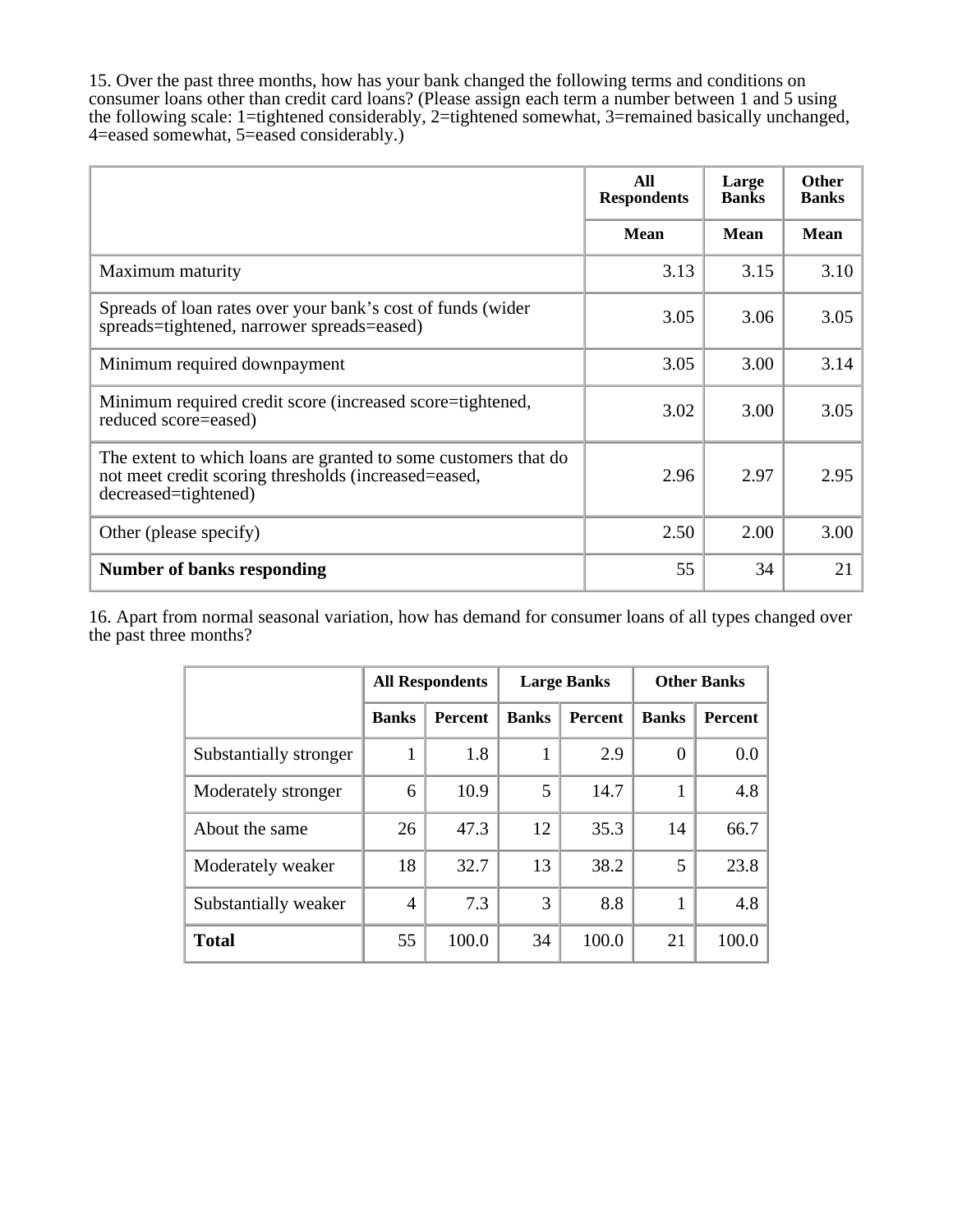*In 1999, the Federal Reserve surveyed commercial banks about the minimum required payment on outstanding credit card balances. The purpose of questions 17-23 is to update the information on this topic. Your responses will help the Federal Reserve estimate households' financial obligations ratio.*

*If your bank calculates the minimum required payment on credit card balances of individuals or households simply as a percentage of total outstanding balances, please answer question 17 and then proceed to question 21.*

*If your bank does not calculate the minimum required payment on credit card balances of individuals or households simply as a percentage of total outstanding balances, please answer questions 18-20 and then proceed to question 21.*

17. If your bank calculates the minimum required payment on credit card balances of individuals or households simply as a percentage of total outstanding balances, approximately what is that percentage?

|                                                                | <b>All Respondents</b> |         |                | <b>Large Banks</b> | <b>Other Banks</b> |         |
|----------------------------------------------------------------|------------------------|---------|----------------|--------------------|--------------------|---------|
|                                                                | <b>Banks</b>           | Percent | <b>Banks</b>   | Percent            | <b>Banks</b>       | Percent |
| Less than or equal to 1.5 percent                              | $\mathbf{1}$           | 4.8     | $\theta$       | 0.0                | 1                  | 8.3     |
| More than 1.5 percent but less than or equal to<br>2.0 percent | 5                      | 23.8    | $\overline{2}$ | 22.2               | 3                  | 25.0    |
| More than 2.0 percent but less than or equal to<br>2.5 percent | 5                      | 23.8    | 1              | 11.1               | $\overline{4}$     | 33.3    |
| More than 2.5 percent but less than or equal to<br>3.0 percent | 6                      | 28.6    | $\overline{4}$ | 44.4               | $\overline{2}$     | 16.7    |
| More than 3.0 percent but less than or equal to<br>3.5 percent | $\overline{2}$         | 9.5     | $\mathbf{1}$   | 11.1               | $\mathbf{1}$       | 8.3     |
| More than 3.5 percent but less than or equal to<br>4.0 percent | $\mathbf{1}$           | 4.8     | $\mathbf{1}$   | 11.1               | $\boldsymbol{0}$   | 0.0     |
| More than 4.0 percent                                          | $\mathbf{1}$           | 4.8     | $\theta$       | 0.0                | $\mathbf{1}$       | 8.3     |
| <b>Total</b>                                                   | 21                     | 100.0   | 9              | 100.0              | 12                 | 100.0   |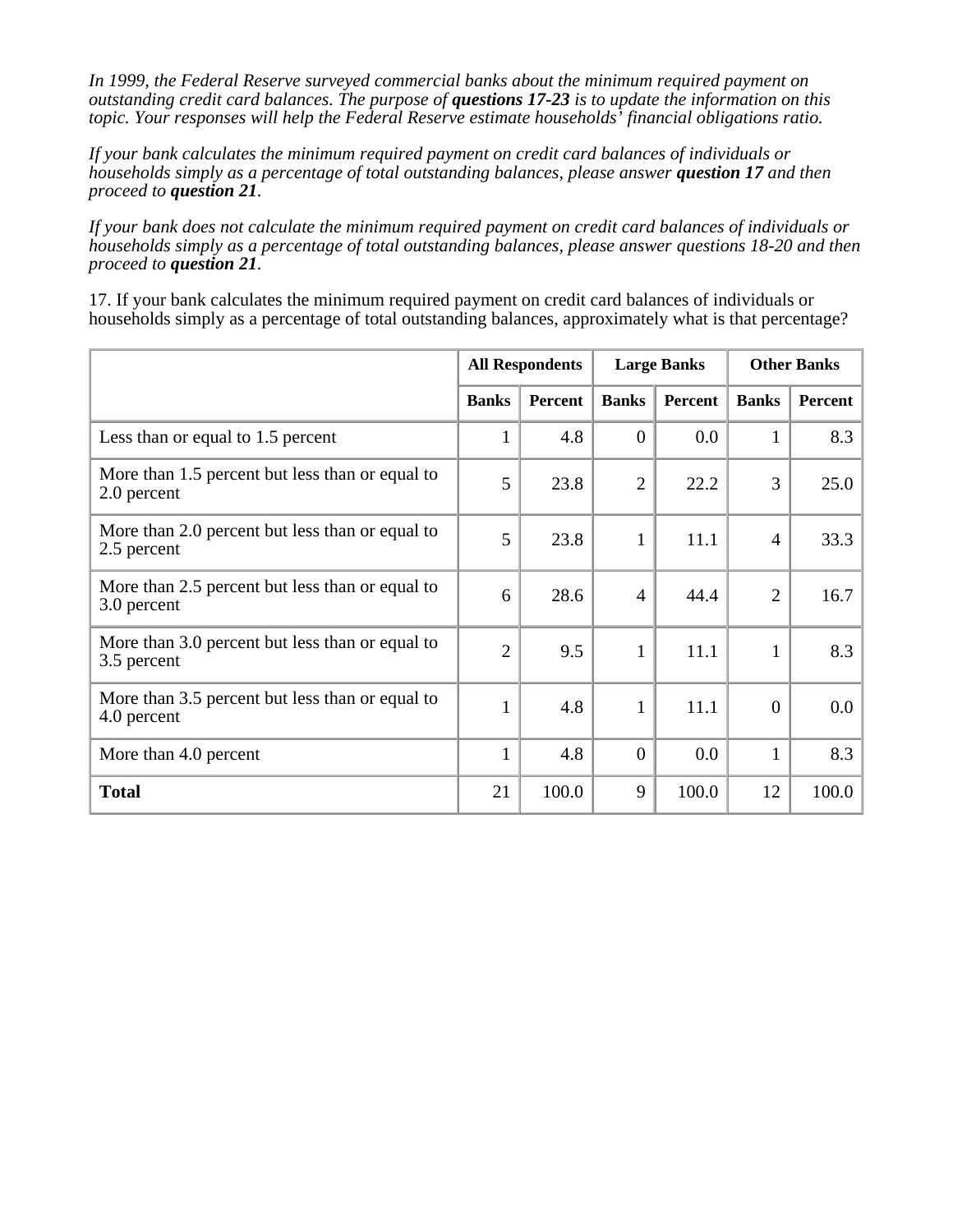*The purpose of questions 18-20 is to estimate the portion of minimum required payments on credit cards that is attributable to each of three components: fees, finance charges, and principal balances. The sum of these three components should approximate your total required minimum payment as a percentage of total outstanding balances. (Please note that questions 18-20 should only be answered if your bank does not calculate the minimum required payment on credit card balances of individuals or households simply as a percentage of outstanding balances.)*

18. For credit card balances of individuals or households: On average over the past three months, what was the approximate ratio of fees that your bank required to be paid to total outstanding balances? (Please exclude finance charges; include only items such as late fees, over-the-limit fees, cash-advance fees, etc.)

|                                                                    | <b>All Respondents</b> |                |                | <b>Large Banks</b> | <b>Other Banks</b> |         |
|--------------------------------------------------------------------|------------------------|----------------|----------------|--------------------|--------------------|---------|
|                                                                    | <b>Banks</b>           | <b>Percent</b> | <b>Banks</b>   | Percent            | <b>Banks</b>       | Percent |
| Less than or equal to 0.10 percent                                 | 3                      | 37.5           | $\overline{2}$ | 28.6               | $\mathbf{1}$       | 100.0   |
| More than 0.10 percent but less than or equal to<br>$0.20$ percent | 3                      | 37.5           | 3              | 42.9               | $\boldsymbol{0}$   | 0.0     |
| More than 0.20 percent but less than or equal to<br>$0.30$ percent | $\mathbf{0}$           | 0.0            | $\overline{0}$ | 0.0                | $\boldsymbol{0}$   | 0.0     |
| More than 0.30 percent but less than or equal to<br>$0.40$ percent | $\mathbf{0}$           | 0.0            | $\overline{0}$ | 0.0                | $\boldsymbol{0}$   | 0.0     |
| More than 0.40 percent but less than or equal to<br>$0.50$ percent | $\mathbf{1}$           | 12.5           | $\mathbf{1}$   | 14.3               | $\boldsymbol{0}$   | 0.0     |
| More than 0.50 percent                                             | $\mathbf{1}$           | 12.5           | 1              | 14.3               | $\overline{0}$     | 0.0     |
| <b>Total</b>                                                       | 8                      | 100.0          | 7              | 100.0              | $\mathbf{1}$       | 100.0   |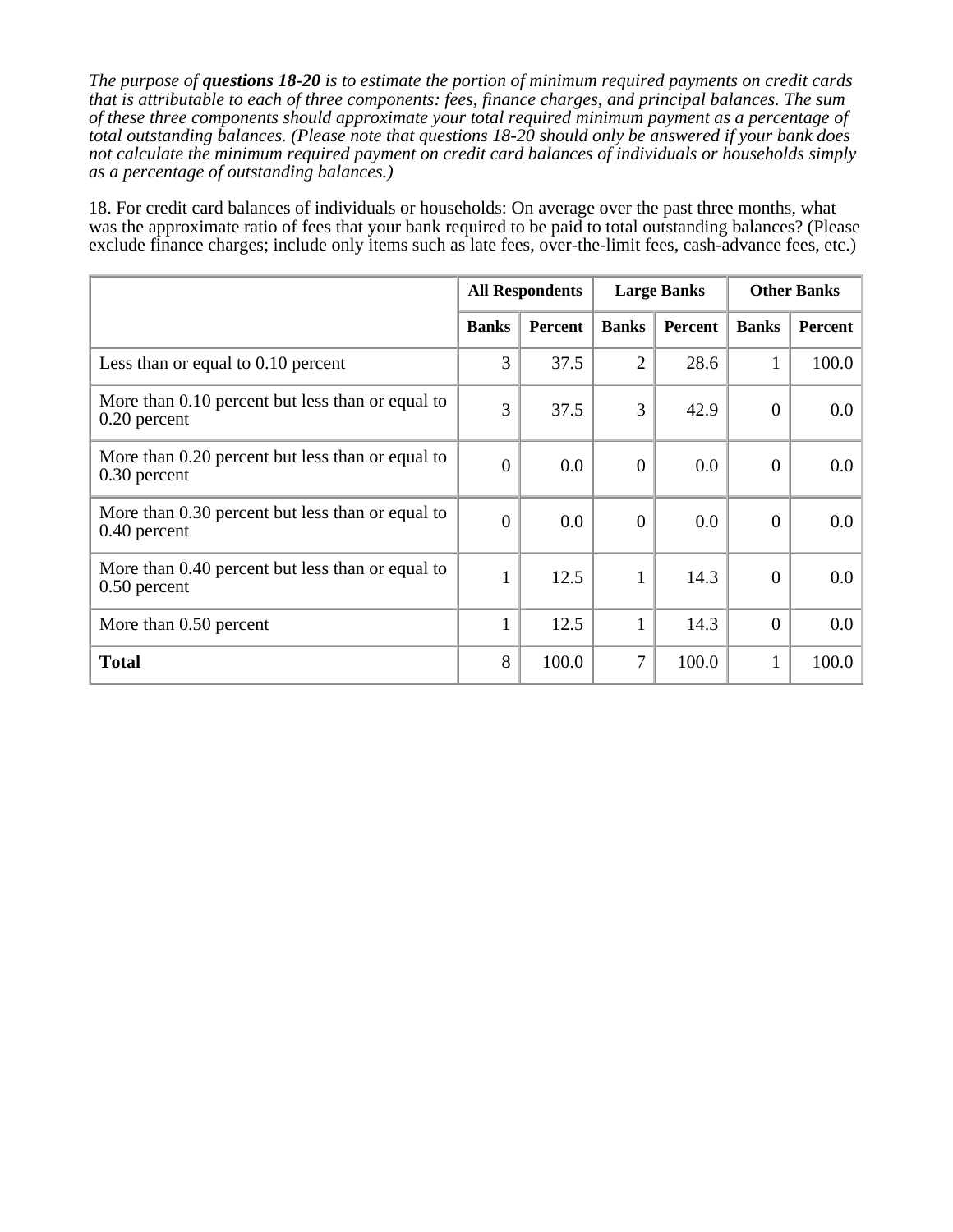19. For credit card balances of individuals or households: On average over the past three months, what was the approximate ratio of finance charges that your bank required to be paid to total outstanding balances?

|                                                                  | <b>All Respondents</b> |                | <b>Large Banks</b> |         | <b>Other Banks</b> |         |
|------------------------------------------------------------------|------------------------|----------------|--------------------|---------|--------------------|---------|
|                                                                  | <b>Banks</b>           | <b>Percent</b> | <b>Banks</b>       | Percent | <b>Banks</b>       | Percent |
| Less than or equal to 0.5 percent                                | $\boldsymbol{0}$       | 0.0            | $\theta$           | 0.0     | $\theta$           | 0.0     |
| More than 0.50 percent but less than or equal to<br>1.00 percent | 3                      | 37.5           | 3                  | 42.9    | $\mathbf{0}$       | 0.0     |
| More than 1.00 percent but less than or equal to<br>1.25 percent | $\overline{2}$         | 25.0           |                    | 14.3    | $\mathbf{1}$       | 100.0   |
| More than 1.25 percent but less than or equal to<br>1.50 percent | $\overline{2}$         | 25.0           | $\overline{2}$     | 28.6    | $\mathbf{0}$       | 0.0     |
| More than 1.50 percent but less than or equal to<br>2.00 percent | $\mathbf{0}$           | 0.0            | $\overline{0}$     | 0.0     | $\mathbf{0}$       | 0.0     |
| More than 2.00 percent                                           | $\mathbf{1}$           | 12.5           | 1                  | 14.3    | $\overline{0}$     | 0.0     |
| <b>Total</b>                                                     | 8                      | 100.0          | 7                  | 100.0   | $\mathbf{1}$       | 100.0   |

20. For credit card balances of individuals or households: On average over the past three months, what was the approximate ratio of principal balances that your bank required to be paid to total outstanding balances? (If your bank includes a flat dollar amount of principal balances in the minimum required payment, please convert that dollar amount to the approximate percentage defined above)

|                                                                | <b>All Respondents</b> |                | <b>Large Banks</b> |         | <b>Other Banks</b> |         |
|----------------------------------------------------------------|------------------------|----------------|--------------------|---------|--------------------|---------|
|                                                                | <b>Banks</b>           | <b>Percent</b> | <b>Banks</b>       | Percent | <b>Banks</b>       | Percent |
| Less than or equal to 0.5 percent                              | $\boldsymbol{0}$       | 0.0            | $\Omega$           | 0.0     | $\overline{0}$     | 0.0     |
| More than 0.5 percent but less than or equal to<br>1.0 percent | $\overline{4}$         | 50.0           | $\overline{4}$     | 57.1    | $\boldsymbol{0}$   | 0.0     |
| More than 1.0 percent but less than or equal to<br>1.5 percent | $\overline{2}$         | 25.0           |                    | 14.3    | $\mathbf{1}$       | 100.0   |
| More than 1.5 percent but less than or equal to<br>2.0 percent | $\mathbf{1}$           | 12.5           | 1                  | 14.3    | $\overline{0}$     | $0.0\,$ |
| More than 2.0 percent but less than or equal to<br>2.5 percent | $\mathbf{1}$           | 12.5           | $\mathbf{1}$       | 14.3    | $\overline{0}$     | 0.0     |
| More than 2.5 percent                                          | $\theta$               | 0.0            | $\theta$           | 0.0     | $\overline{0}$     | 0.0     |
| <b>Total</b>                                                   | 8                      | 100.0          | 7                  | 100.0   | $\mathbf{1}$       | 100.0   |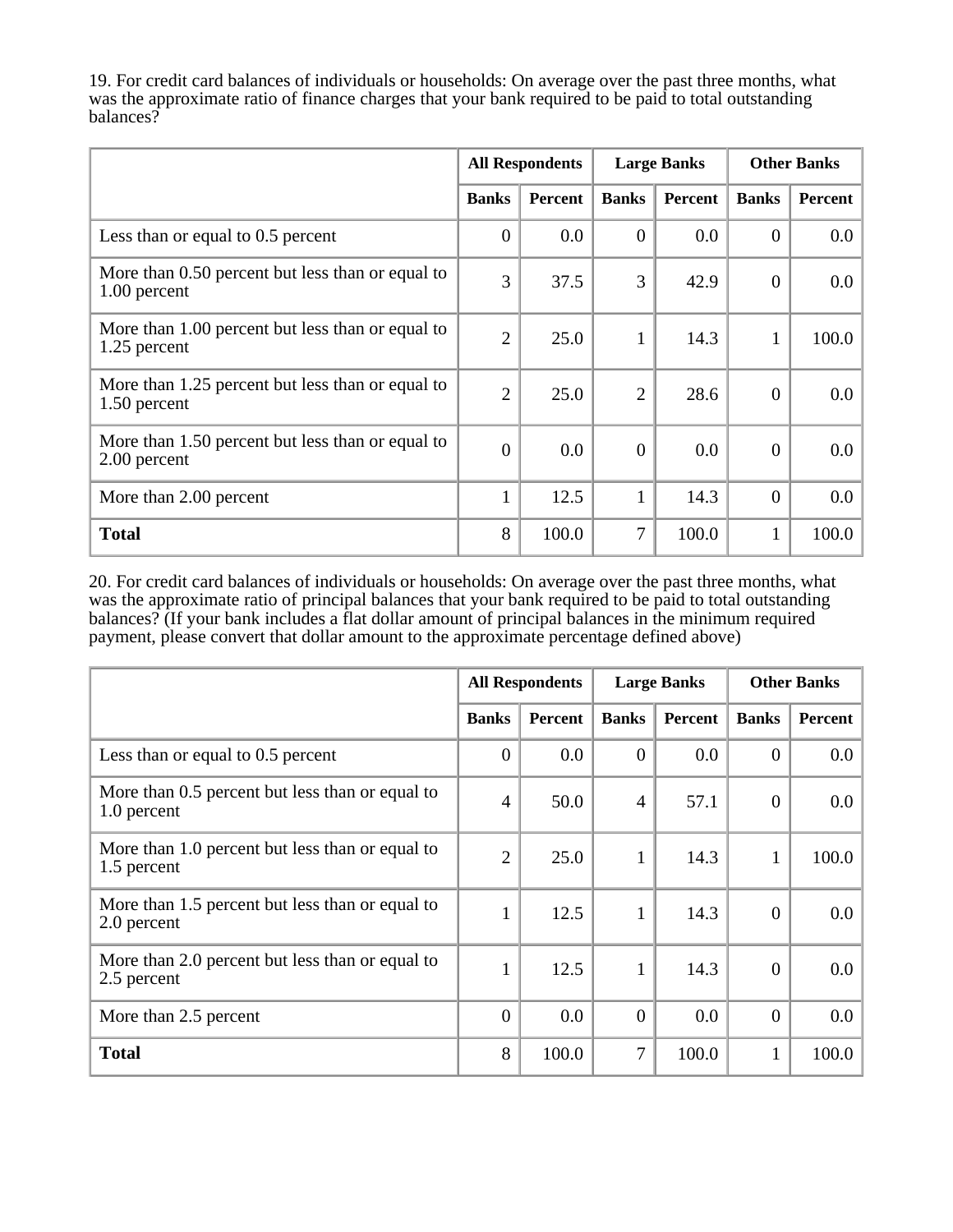*Regardless of how your bank calculates the minimum required payment on credit card balances of individuals and households, please answer questions 21-23 .*

21. On average, what portion of individuals and households paid the minimum amount that your bank requires on outstanding credit card balances last month?

|                                                              | <b>All Respondents</b> |         | <b>Large Banks</b> |                | <b>Other Banks</b> |         |
|--------------------------------------------------------------|------------------------|---------|--------------------|----------------|--------------------|---------|
|                                                              | <b>Banks</b>           | Percent | <b>Banks</b>       | <b>Percent</b> | <b>Banks</b>       | Percent |
| Less than or equal to 5 percent                              | $\overline{4}$         | 14.8    | 3                  | 21.4           | $\mathbf{1}$       | 7.7     |
| More than 5 percent but less than or equal to 10<br>percent  | 11                     | 40.7    | 7                  | 50.0           | $\overline{4}$     | 30.8    |
| More than 10 percent but less than or equal to<br>15 percent | $\overline{4}$         | 14.8    | $\overline{2}$     | 14.3           | $\overline{2}$     | 15.4    |
| More than 15 percent but less than or equal to<br>20 percent | $\mathbf{1}$           | 3.7     | 1                  | 7.1            | $\overline{0}$     | 0.0     |
| More than 20 percent but less than or equal to<br>25 percent | 3                      | 11.1    | $\overline{0}$     | 0.0            | 3                  | 23.1    |
| More than 25 percent but less than or equal to<br>30 percent | $\overline{0}$         | 0.0     | $\overline{0}$     | 0.0            | $\mathbf{0}$       | 0.0     |
| More than 30 percent                                         | $\overline{4}$         | 14.8    | $\mathbf{1}$       | 7.1            | 3                  | 23.1    |
| <b>Total</b>                                                 | 27                     | 100.0   | 14                 | 100.0          | 13                 | 100.0   |

22. On average, what portion of individuals and households paid the minimum amount that your bank requires on outstanding credit card balances in each of the last three months?

|                                                              | <b>All Respondents</b> |         | <b>Large Banks</b> |         | <b>Other Banks</b> |         |
|--------------------------------------------------------------|------------------------|---------|--------------------|---------|--------------------|---------|
|                                                              | <b>Banks</b>           | Percent | <b>Banks</b>       | Percent | <b>Banks</b>       | Percent |
| Less than or equal to 5 percent                              | $\overline{7}$         | 25.9    | 6                  | 42.9    | 1                  | 7.7     |
| More than 5 percent but less than or equal to 10<br>percent  | 10                     | 37.0    | 6                  | 42.9    | $\overline{4}$     | 30.8    |
| More than 10 percent but less than or equal to<br>15 percent | $\overline{2}$         | 7.4     | $\theta$           | 0.0     | $\overline{2}$     | 15.4    |
| More than 15 percent but less than or equal to<br>20 percent | $\overline{2}$         | 7.4     | $\mathbf{1}$       | 7.1     | $\mathbf{1}$       | 7.7     |
| More than 20 percent but less than or equal to<br>25 percent | $\mathbf{1}$           | 3.7     | $\Omega$           | 0.0     | $\mathbf{1}$       | 7.7     |
| More than 25 percent but less than or equal to<br>30 percent | $\mathbf{1}$           | 3.7     | $\Omega$           | 0.0     | $\mathbf{1}$       | 7.7     |
| More than 30 percent                                         | $\overline{4}$         | 14.8    | 1                  | 7.1     | 3                  | 23.1    |
| <b>Total</b>                                                 | 27                     | 100.0   | 14                 | 100.0   | 13                 | 100.0   |